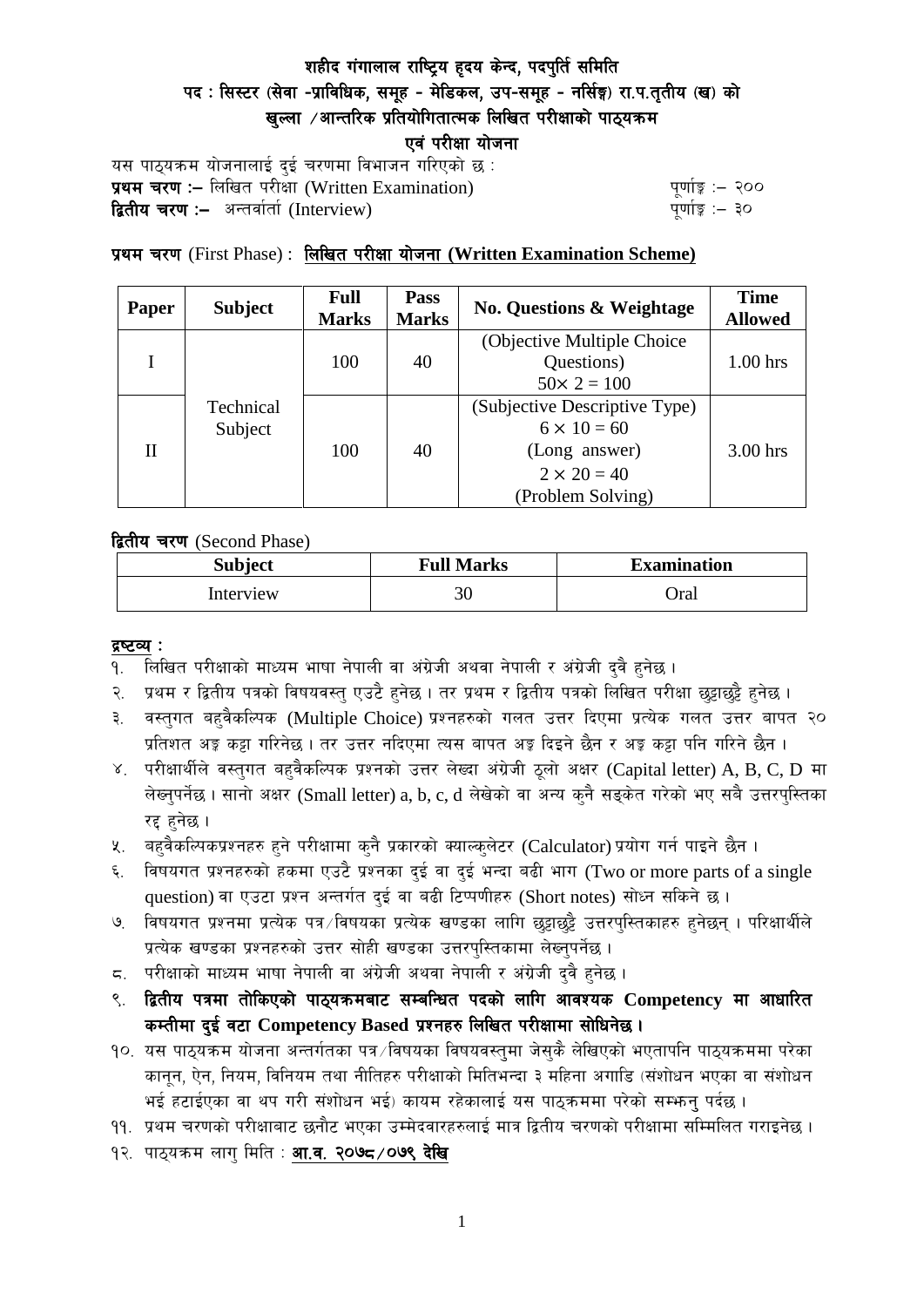# शहीद गंगालाल राष्ट्रिय हृदय केन्द, पदपुर्ति समिति पद: सिस्टर (सेवा -प्राविधिक, समूह - मेडिकल, उप-समूह - नर्सिङ्ग) रा.प.तुतीय (ख) को खल्ला  $\ell$ आन्तरिक प्रतियोगितात्मक लिखित परीक्षाको पाठयक्रम

## **Paper I & II: - Technical Subject Section (A): 50% Marks** For Paper I (25  $MCQs \times 2$  marks)  $\&$ **For Paper II (3**×**10 marks, 1**×**20 marks)**

### 1. **NURSING PROCESS**

- 1.1 Basic human needs with Maslow's
- 1.2 Components of nursing process
- 1.3 Patient's rights including WHO patient's safety checklist
- 1.4 Occupational safety
- 1.5 Nursing theories and application
	- 1.5.1 V. Henderson
	- 1.5.2 D. Orem
	- 1.5.3 Roy's Adaptation
	- 1.5.4 Florence Nightingale

### 2. **AIRWAY, BREATHING AND CIRCULATION MANAGEMENT CRITICAL CARE**

- 2.1 Cardiopulmonary resuscitation (BLS, ACLS, PALS)
- 2.2 Airway management and mechanical ventilation
- 2.3 Assessment of critically ill patient
- 2.4 Emergency triage assessment and treatment (ETAT)
- 2.5 Diet and nutrition
- 2.6 Dietary approaches in cardiac patients

### 3. **INFECTION PREVENTION AND CONTROL**

- 3.1 Health care associated infection their preventive measures and management
	- 3.1.1 Catheter associated urinary tract infection (CAUTI)
	- 3.1.2 Central line associated blood stream infection (CLABSI)
	- 3.1.3 CRBSI, ventilator associated pneumonia (VAE)
	- 3.1.4 Surgical site infection (SSI)

### 4. **PHARMACOLOGY**

- 4.1 Common cardiac drugs
	- 4.1.1 Antiplatelets
	- 4.1.2 Antianginal
	- 4.1.3 Antihypertensive
	- 4.1.4 Antiarrhythmics
	- 4.1.5 Anticoagulant
	- 4.1.6 Diuretics
	- 4.1.7 Lipid lowering
	- 4.1.8 Inotropics: Positive and Negative
	- 4.1.9 Thrombolitics and Fibrinolytics (Inj Streptokinase-STK and Inj Tenecteplase-TNK)
	- 4.1.10 Inj Benzathine Penicillin
- 4.2 Sedatives and Analgesics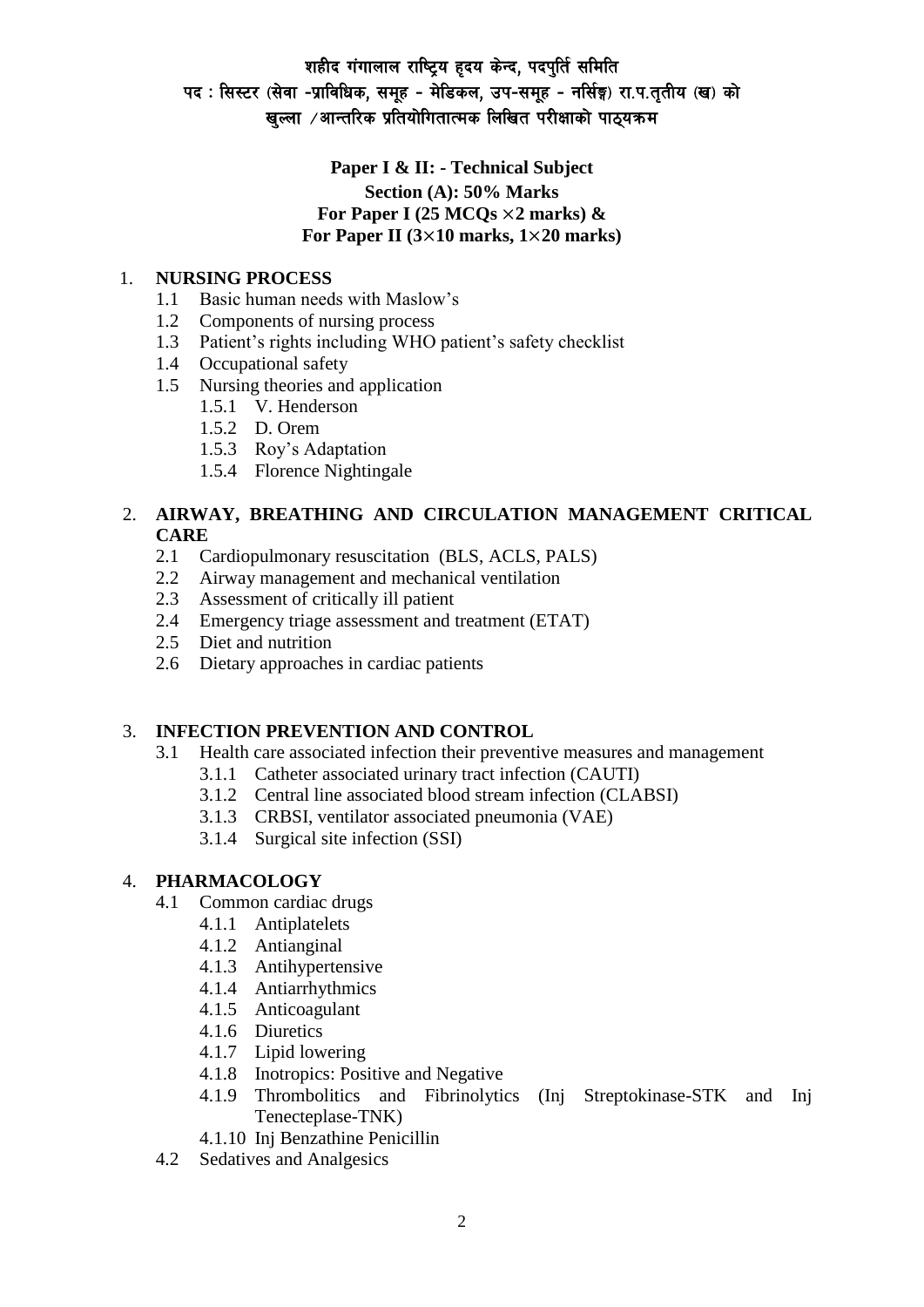# शहीद गंगालाल राष्ट्रिय हृदय केन्द, पदपुर्ति समिति पद: सिस्टर (सेवा -प्राविधिक, समूह - मेडिकल, उप-समूह - नर्सिङ्ग) रा.प.तुतीय (ख) को खल्ला  $\ell$ आन्तरिक प्रतियोगितात्मक लिखित परीक्षाको पाठयक्रम

## 5. **COMMON HEALTH PROBLEMS AND ITS MANAGEMENT**

- 5.1 Acute Respiratory Distress Syndrome(ARDS), Pneumonias Pulmonary hypertension, Pulmonary embolism, Respiratory failure, Covid19, Pneumothorax,
- 5.2 Diabetic Mellitus
- 5.3 Acute Kidney Injury and Chronic Kidney Disease
- 5.4 Stroke

#### 6. **Health Service Management and Leadership**

- 6.1 Management Process
- 6.2 Performance evaluation
- 6.3 Health care delivery system in Nepal (Federal, province and local)
- 6.4 Role of communication in organization
- 6.5 Nursing Audit
- 6.6 Epidemiological aspect of cardiac diseases & levels of prevention
- 6.7 Introduction and establishment of Shahid Gangalal National Heart Centre

## **Section (B): 50% Marks For Paper I (25 MCQs** ×**2 marks) & For Paper II (3**×**10 marks, 1**×**20 marks)**

#### 7. **Anatomy and Physiology of Cardiovascular System**

- 7.1 Blood Pressure
- 7.2 Heart Rate
- 7.3 Stroke Volume
- 7.4 Cardiac Output

## 8. **Risk factors, Etiology, pathophysiology, clinical manifestations, diagnostic procedures, management, complications, prevention and rehabilitation & counseling:**

- 8.1 HTN
- 8.2 Acute Coronary Syndromes (ACS)
- 8.3 Arrhythmias
- 8.4 Invective Endocarditis
- 8.5 Deep Vein Thrombosis
- 8.6 Cardiomyopathy
- 8.7 Heart Failure
- 8.8 Rheumatic heart disease
- 8.9 Pericardial effusion
- 8.10 Cardiac tamponade
- 8.11 Common congenital heart diseases
- 8.12 Acute Pulmonary Edema
- 8.13 Pulmonary Hypertension

#### 9. **Non-invasive and Invasive Cardiac Investigations:**

- 9.1 ECG and its interpretation
- 9.2 ECHO
- 9.3 Treadmill Test (TMT)
- 9.4 Holter monitoring